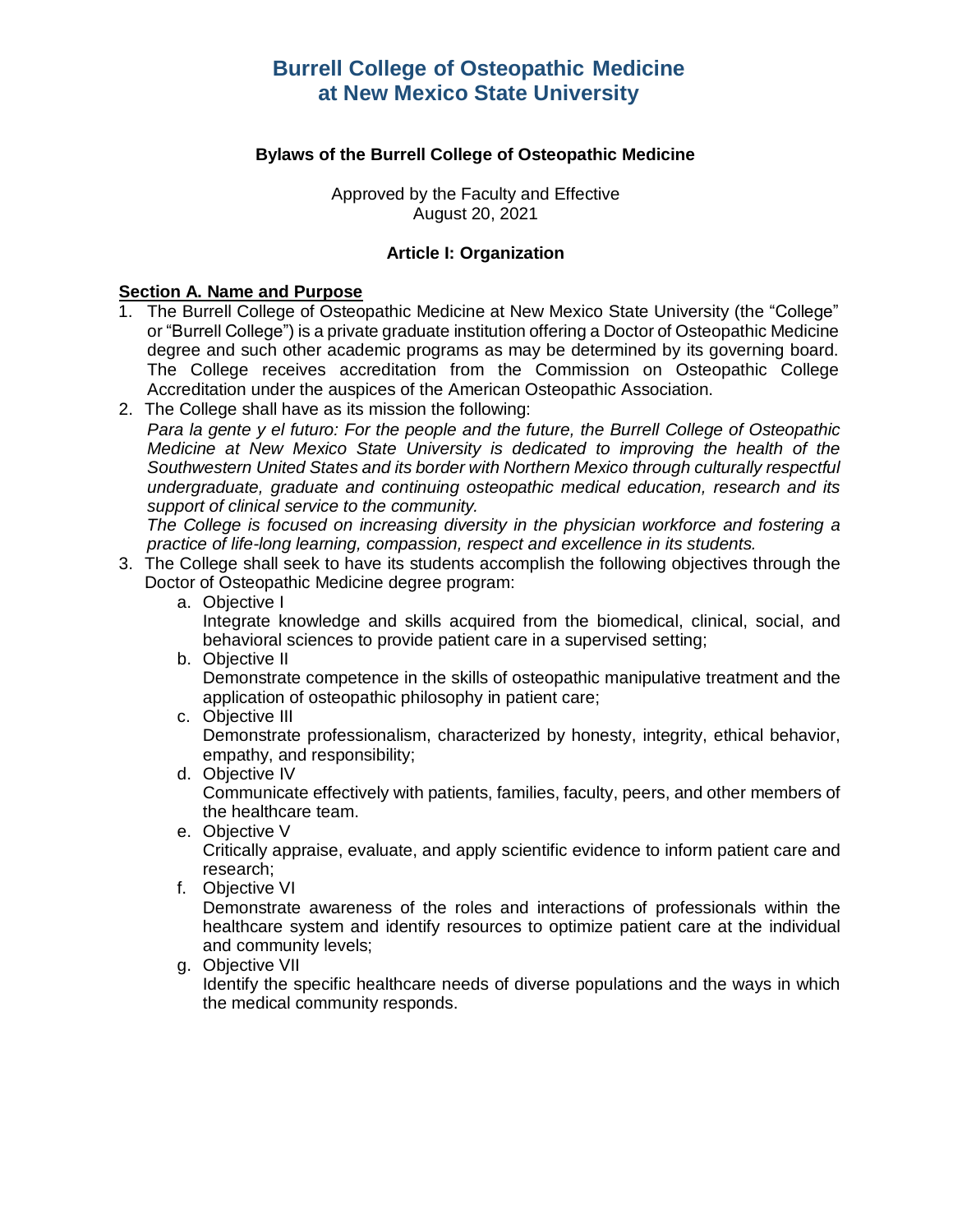# **Section B. Administration – Office of the Dean**

- 1. The Dean is the chief academic officer of the College. The Dean reports to the president and has general responsibility for the implementation of all academic functions of the College. The Dean is responsible for exercising academic leadership in the development and maintenance of programs of instruction, research and service throughout the College. The Dean shall be responsible for the development and implementation of an annual budget for the College that allocates resources in proportion to the requirements of the mission.
- 2. The Dean may appoint such additional associate deans, assistant deans, directors and department chairs as may be needed to execute the academic and business affairs of the College. All such appointments shall be in compliance with policies established and approved by the Burrell College Board of Trustees. The Dean shall prepare and maintain an organizational scheme that clearly identifies responsible authority for each department engaged in the business of the College.

### **Section C. Academic Departments and Offices**

- 1. The College's academic departments and offices form the overall administrative units of education, research, scholarly activity and general support within the College. The chairs, associate deans, assistant deans and directors over the departments and offices possess the authority and responsibility for administering their areas in accordance with these bylaws, their departmental procedures, and general policies of the College. Unless otherwise stipulated in these bylaws and/or policies of the college, the Dean of the College or her/his designee shall make or approve all leadership appointments and assignments within these departments and offices to assure full integration of activities across the academic programs.
	- a. The College shall maintain the following standing departments. Each department shall be overseen by a chairman, appointed by the Dean, who shall have authority over the day-to-day operations of the department.

Anatomy and Cell Biology Biomedical Sciences Physiology and Pathology Clinical Medicine

b. The College shall maintain the following academic administrative departments. Each office shall be overseen by the Dean or an individual appointed by the Dean who shall have authority over the day-to-day operations of the office.

Pre-Clinical Education Clinical Education Dean of the College Enrollment Services Faculty Affairs Library Services Research Student Affairs

Each administrative department may include such divisions as are needed to effect efficient workflow for the department to achieve its obligations.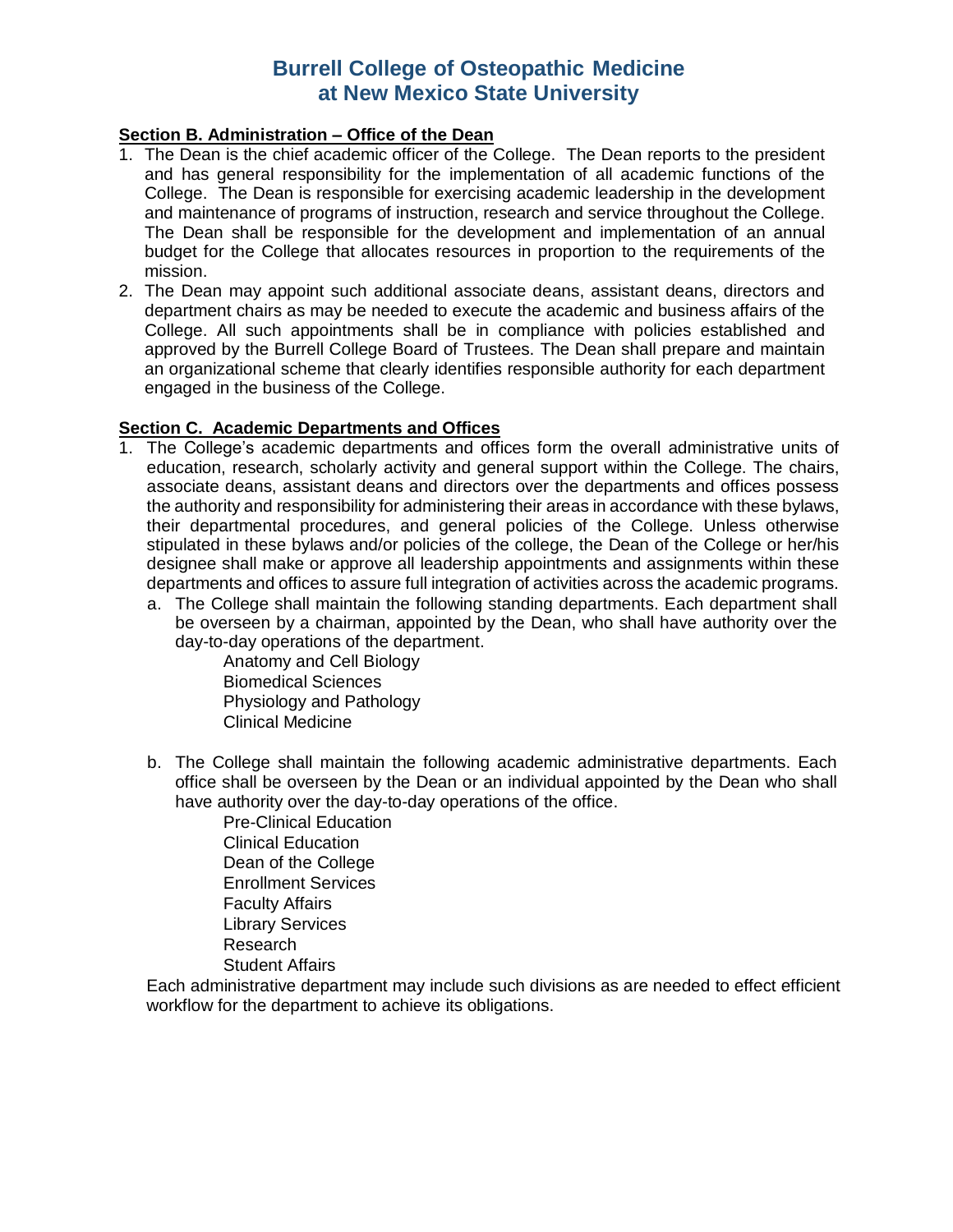# **Section D. Committees and Councils**

The College shall impanel such committees and councils as are needed to provide counsel to the Dean for the proper conduct of the academic programs and business affairs of the College.

- 1. Reporting: Committees and councils of the College shall report to the Dean of the College or her/his designee. Unless otherwise stipulated in these bylaws, the chair of each committee or council shall be appointed by the Dean of the College and will provide a report of her/his committee's or council's activities to the Executive Committee of the College.
- 2. Composition and Terms: Appointments to the College's committees and councils shall be made by the Dean of the College in consultation with the committee or council chair and in accordance with these bylaws. Where so stated in these bylaws, committee and council members may be elected to their positions by the faculty. Unless otherwise stipulated in these bylaws, all elected committee members shall serve a term of one year that shall commence on July 1. There shall be no term limits. Appointed or elected regular members shall have full voting rights. The chair of the committee or council may vote on all matters brought before the committee or council.
- 3. Meetings: Committees and councils shall meet as often as necessary, but not less than four times per year, in order to accomplish the mission, goals and objectives of the college. Meetings may only be called by the Chair of the committee or council or the Dean of the College. Each committee or council shall establish a regular agenda for the conduct of its meeting. Committees and councils shall have recording secretaries. A recording secretary shall have the responsibility for preparing minutes of all meetings. Copies of these minutes, as approved by majority vote of the committee or council, shall be maintained by the committee or council chair and made available as determined by each committee or council. A copy of all committee or council minutes shall be provided to the Office of the Dean for distribution to the Executive Committee of the College.
- 4. A quorum of each standing committee or council shall consist of three voting members unless otherwise stipulated in these bylaws.
- 5. Ad hoc Committees: The Dean of the College has the authority to form ad hoc committees as needed. The Dean of the College will make known to each ad hoc committee its charge at the first scheduled committee meeting. An ad hoc committee shall exist for as long as its specific charge warrants and as specified by the Dean of the College. Associate deans, assistant deans, directors and department chairs may create ad hoc committees within their areas of responsibility and under their oversight.
- 6. Unless otherwise stated in these bylaws, the *Standard Rules of Parliamentary Procedure (Sturgis)* shall govern the conduct of all meetings.

# **Article II. Standing Committees and Councils**

### **Section A. Burrell College Executive Committee**

- 1. Composition and terms: The College's Executive Committee shall be comprised of the Dean of the College, the chairs of each of the standing departments as identified in section C.1.a and the chairs or equivalents of each administrative department as identified in section C.1.b of these bylaws. These members shall be considered *ex officio* to the committee. The Dean of the College may make such additional appointments as needed to assure representation from all core academic programs of the college. Such appointments will be subject to majority approval of the *ex officio* members. The Dean of the College shall serve as chair of the College's Executive Committee.
	- a. The chair of the Faculty Council shall be a voting member of the Executive Committee.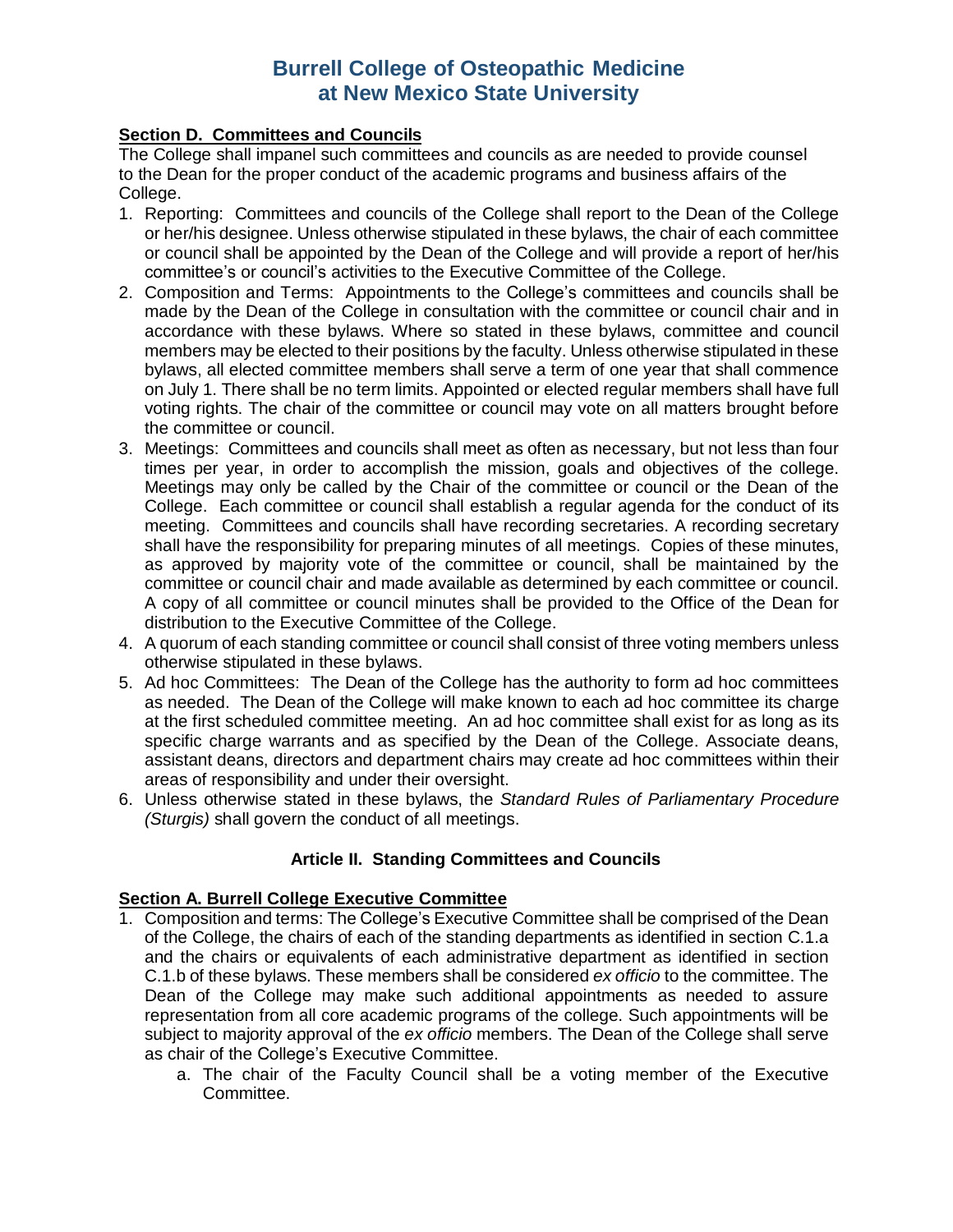2. Responsibilities: The responsibilities of the Executive Committee shall be to foster, support, and maintain excellence in all aspects of the academic programs of the College. Members of this committee shall exhibit active interest in the progress and future of the College and shall be charged with active participation in major planning for the College. They shall review and make recommendations to the Dean of the College on such matters as are brought before them by the other standing and ad hoc committees or councils of the College and the academic leadership.

# **Section B. Medical Student Admissions Governance Council**

- 1. Composition and terms: The Medical Student Admissions Governance Council shall serve as the governance body of the office of admissions. Membership shall include: the department head of Enrollment Services, five at-large members of the faculty at least two of whom are basic science faculty and two clinical faculty at least one of whom is an osteopathic physician, and a medical student selected at-large from the second year class of the College to serve on the Council during their third year of medical school. Faculty members shall be elected by the faculty to their positions. Remaining members of the council will be appointed by the Dean in consultation with the department head of Enrollment Services and approval of the Executive Committee.
	- a. The Director of Admissions shall be a non-voting, *ex-officio* member of the committee. Other members of the admissions staff as selected by the chair of the council shall serve without voting privileges. The Dean may also appoint other non-voting members to represent various perspectives within the College as deemed appropriate.
	- b. The chair(s) of any selections sub-councils appointed by the Council chair shall be *ex officio* non-voting members of the Council.
	- c. The Dean shall appoint a chair from among the elected members of the council.
	- d. Faculty are elected to three year terms that are staggered so that no more than two faculty are replaced in any election year. If a faculty member is unable to fulfill the length of their term, then the Dean will appoint a new faculty member to fulfill the remainder of the term.
	- e. Faculty may serve no more than two consecutive elected terms on the council. A faculty member who has served two full terms (six years) must sit off the committee for two years before seeking re-election but may serve on any sub-councils in the intervening time-period.
- 2. Responsibilities: The council shall recommend to the Executive Committee and the Dean policies and procedures for the selection of applicants for admission to the College. The committee shall enact all such policies and procedures needed to select candidates for admission to the College as approved by the Dean.
	- a. The council shall create one or more selection sub-councils to identify and nominate candidates for admission to the Doctor of Osteopathic Medicine degree program at the college. The composition and procedures of such sub-councils shall be determined by this Governance Council.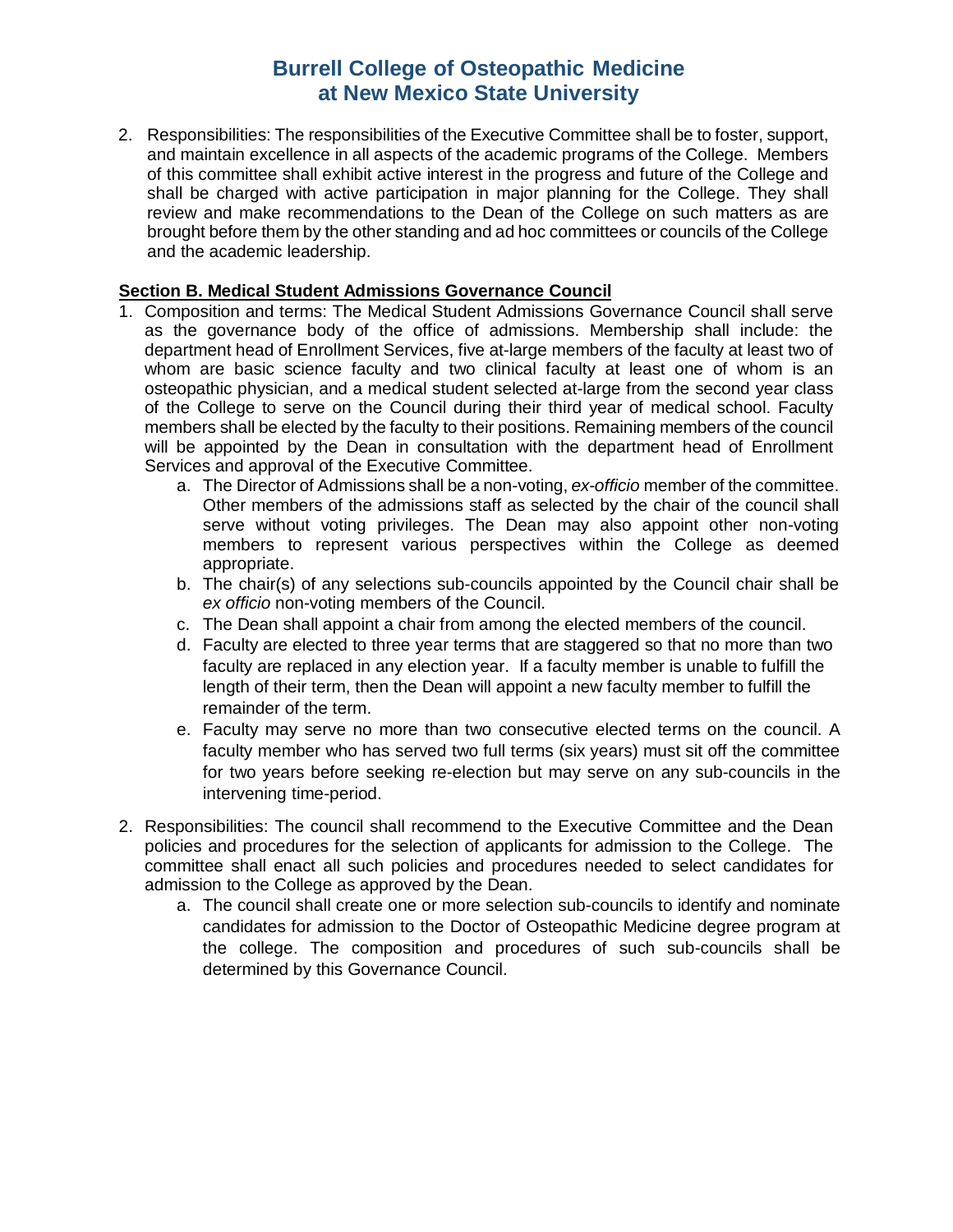# **Section C. Curriculum Committee**

- 1. Composition and terms: Committee members shall include two Burrell College student body representatives, three Burrell basic science faculty and three Burrell clinical faculty. Faculty shall be elected to their positions. The Dean of the College may appoint such additional members as may be required to meet the curricular needs of the College.
	- a. The Dean shall appoint a chair for the committee from among the seated members.
	- b. The Dean shall seek nominees for membership from among the faculty with final appointments determined by a vote of all College faculty.
		- i. The term of appointment shall be for three years with one basic science faculty and one clinical science faculty elected for three successive staggered terms
	- c. The Associate Dean of Pre-Clinical Education, the Associate Dean of Clinical Education, the Assistant Dean of Pre-Clerkship Curriculum, and the Assistant Dean of Student Assessment, will be *ex officio,* non-voting members of the committee.
- 2. Responsibilities: The Curriculum Committee shall have oversight of the undergraduate educational programs of the college and shall recommend policy to the Executive Committee and the Dean for final approval. Such oversight shall include all aspects of curriculum development and implementation, instructional design, and assignment of faculty and facilities for the proper execution of the educational programs according to accreditation standards.

# **Section D. Burrell College Faculty Appointment and Promotion Committee**

- 1. Composition and terms: This committee shall consist of six members of the faculty. Members shall be elected by the faculty of the college to serve staggered terms of three years each with two members elected each year. There shall be no term limits. Elections shall be structured so that at no time shall there be fewer than two clinical faculty and two basic science faculty on the committee. One elected member shall be appointed by the Dean to serve as chair of the committee. All members must hold the rank of associate professor or professor in the College.
- 2. Responsibilities: The committee shall have the responsibility to review all documentation for initial appointment to the faculty of the College as may be requested by the Dean, and subsequent petitions for promotion and make its recommendations to the Dean.

### **Section E. Burrell College Student Performance Committee**

- 1. Composition and terms: Committee members shall include the Burrell College Assistant Dean of Student Assessment serving as an ex officio member, three faculty representatives elected by the faculty with at least one basic science faculty and at least one clinical faculty, two at-large faculty representatives appointed by the Dean and additional non-voting members as may be needed to conduct the business of the committee.
	- a. The Department Head of Student Affairs shall be an *ex officio,* non-voting member.
	- b. Elected committee members shall serve staggered terms of three years with one member elected each year.
- 2. Responsibilities: This committee shall have the responsibility of reviewing the academic performance records of all students matriculated to the College and make recommendations to the Dean regarding matters of continued matriculation, promotion, retention and graduation.
	- a. The committee may, at its discretion, consider prior disciplinary actions in its deliberations but shall not engage in disciplinary hearings.
	- b. The Dean shall appoint a chair of the committee from among its seated members.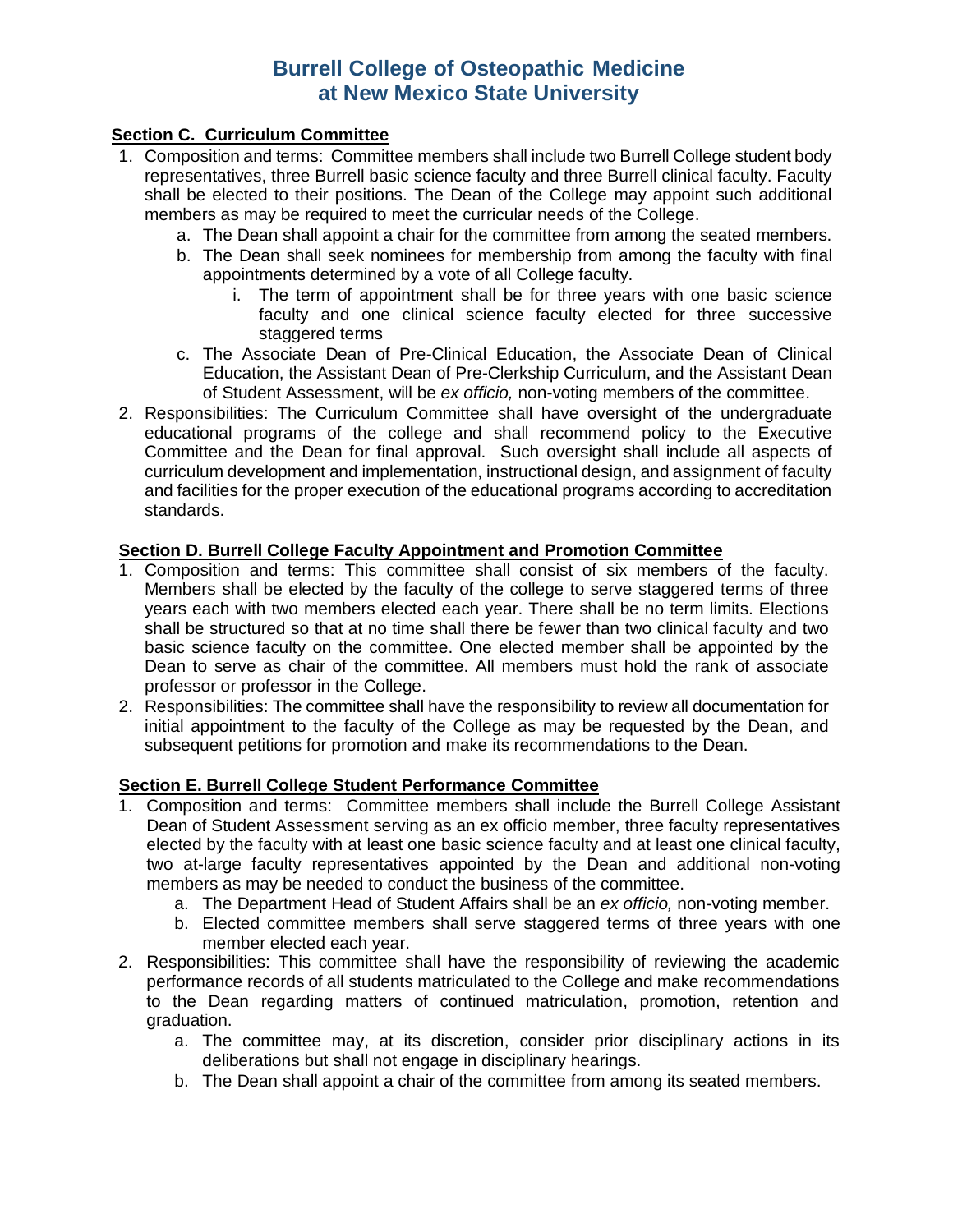### **Section F. Burrell College Research Advisory Council**

- 1. Composition and terms: The committee members shall include the Assistant Dean for Research, two basic science faculty at-large members elected by the faculty, two clinical medicine at-large members elected by the faculty, the Director of the Library, a first year medical student and a second year medical student. The Vice-President of Administration & CFO, the Associate Dean of Pre-Clinical Education*,* the Associate Dean of Clinical Education, the Director of Student Research, and the Director of Research Laboratories shall be *ex officio* and non-voting members. The elected faculty members will serve for a 3-year term.
- 2. Responsibilities: This committee shall have the responsibility for making recommendations to the dean regarding all procedures germane to the conduct of research by faculty, staff and students of the college. Such procedures shall include but not be limited to the equitable use of facilities controlled by the college, distribution of intramural funds to support new and continuing projects, establishment and maintenance of student research initiatives and all other matters that may be referred to the committee by the dean.
	- a. The committee shall not be responsible for the activities of the Institutional Review Board but shall support same as may be requested.

#### **Section G. Burrell College Institutional Biosafety Committee**

- 1. Composition and terms: The committee shall have no fewer than five members appointed by the Dean of the College in consultation with the Assistant Dean of Research. Members shall be selected such that they collectively have experience and expertise in the handling and safe conduct of activities that involve the use of hazardous chemicals, biohazardous agents and recombinant or synthetic nucleic acid molecules. The following shall be *ex* officio members with voting rights: the Assistant Dean of Research, the Director of the Anatomy Laboratory, and the Bioscience Research Laboratory Manager. Two at-large members shall be selected from the faculty on the basis of their experience and expertise with hazardous and biohazardous agents to serve staggered three-year terms. Two public members shall be selected who are not affiliated with the college and represent the interests of the surrounding community with respect to health and protection of the environment. Public members shall be appointed to renewable one-year terms.
	- a. The Institutional Compliance Officer and the Assistant Vice-President for Administration shall serve as *ex officio* non-voting members.
	- b. The Dean may appoint additional voting or non-voting members to the committee, including alternate members, as needed in order to fulfill the obligations of the institution upon consultation with the Chair of the committee.
- 2. Responsibilities: This committee shall have the responsibility for making recommendations to the dean regarding the handling and safe conduct of activities that involve the use of hazardous chemicals, biohazardous agents and recombinant or synthetic nucleic acid molecules in the college's owned or operated facilities. Such procedures as developed shall be in compliance with NIH and OSHA guidelines.
	- a. The committee shall assume such additional authority as may be required by regulatory agencies holding oversight of the college's research activities.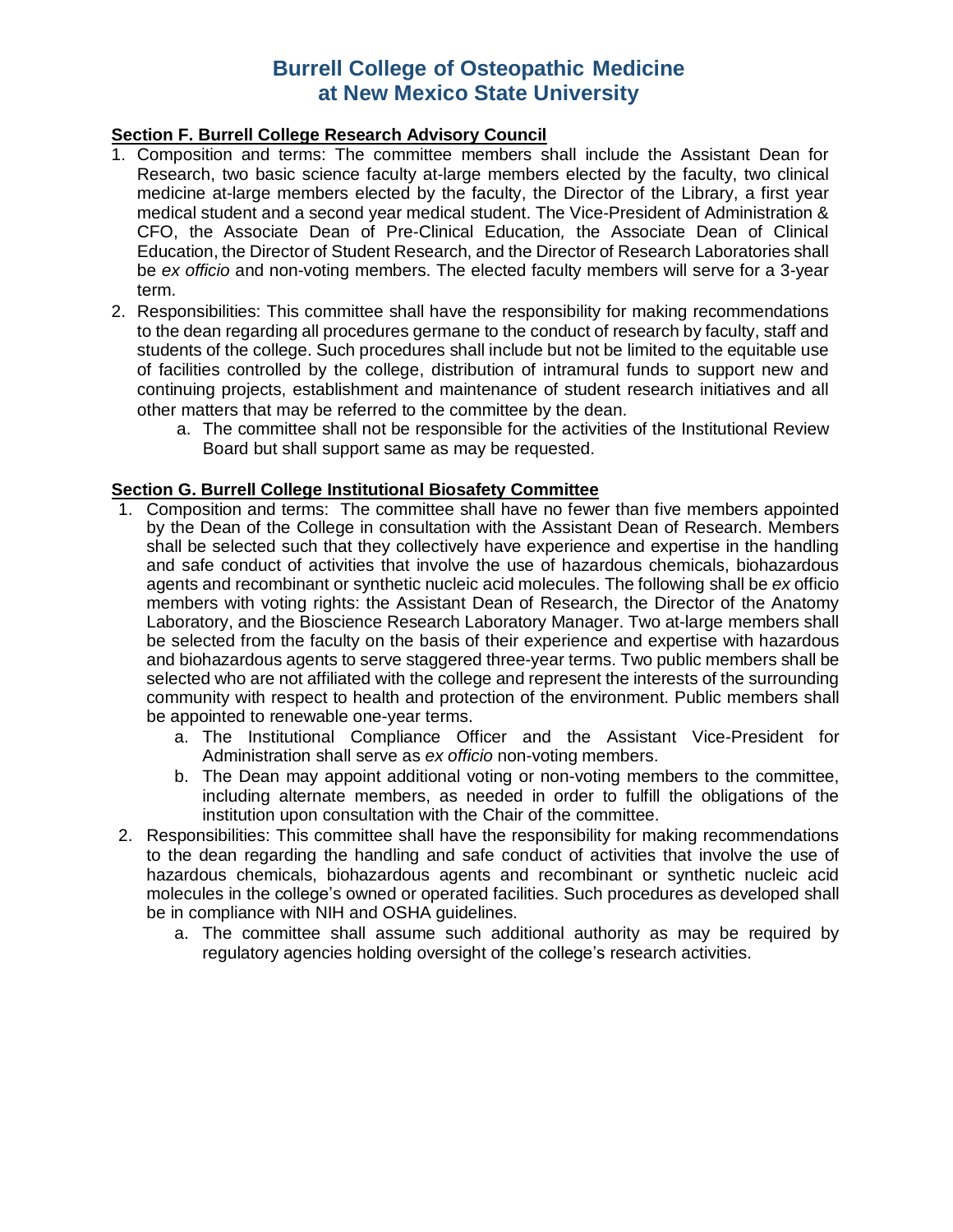### **Section H. Burrell College Faculty Development Advisory Council**

- 1. Composition and terms: Council members shall include at minimum the Assistant Dean for Faculty Affairs, two basic science faulty at-large members elected by the faculty, two clinical faculty at-large members elected by the faculty, one representative from Student Affairs, and one Librarian.
	- a. The Dean shall appoint a chair from among its seated members, in consultation with the Faculty Council.
	- b. The Dean may also appoint other non-voting members to the Council to represent various perspectives within the College as deemed appropriate.
	- c. Faculty are elected to two year terms that are staggered so that no more than two faculty are replaced in any election year. If a faculty member is unable to fulfill the length of their term, then the Dean will appoint a new faculty member to fulfill the remainder of the term.
- 2. Responsibilities: This Council will discuss and provide recommendations to the Dean regarding the content and scheduling of institutional faculty development opportunities, evaluation of institutional faculty development activities, distribution of resources to support institutional faculty development opportunities, establishment and maintenance of faculty mentoring and peer evaluation programs as they relate to the teaching effort, and other matters that may be referred to the Council. Efforts and recommendations of this Council may provide additional support for individual and/or departmental faculty development needs.

# **Section I. Burrell College Institutional Review Board**

- 1. Composition and terms: The Institutional Review Board shall be appointed by the Authorized Institutional Official (IO) for Research as required by federal regulations and in conformity with the policies of the College. The College's IRB at minimum shall be composed of at least five members with varying backgrounds to promote complete and adequate review of research activities commonly conducted at the College. Membership should include: gender and cultural diversity; representation from more than one profession; representation from biomedical and behavioral sciences; at least one member trained in and licensed to practice osteopathic medicine; at least one member whose primary concerns are in scientific areas; at least one member whose primary concerns are in nonscientific areas; at least one member who is not affiliated with the institution and who is not part of the immediate family of a person who is affiliated with the institution; and alternate members who are appointed to assume the responsibilities of regular members in the event that a regular member is unable to attend a meeting or recuse her/himself from IRB deliberations.
	- a. Nomination and Appointment of Board: The appointment procedures for IRB members conform with Federal Regulations. Nominations for membership may be made by Department Chairs, Faculty Council, Staff Council, or self-nomination. Prospective members may also be identified by the IRB Chairperson and staff who are familiar with the nature and demands of the IRB. The IRB Board Members are appointed by the Authorized Institutional Official (IO) for Research in consultation with the Dean and appropriate Associate and/or Assistant Deans. The IRB Chairperson is appointed from the Regular Membership by the IO. The Vice-Chair is appointed from the regular membership by the IO in consultation with the Chairperson and the membership of the IRB. The IO may appoint Alternate Board Members. The IO does not serve as a voting member on the IRB.
- 2. Responsibilities: The Institutional Review Board is responsible for overseeing the safe conduct of human research at the college and implementing the rules and regulations attendant to such activities as may be required by regulatory authority.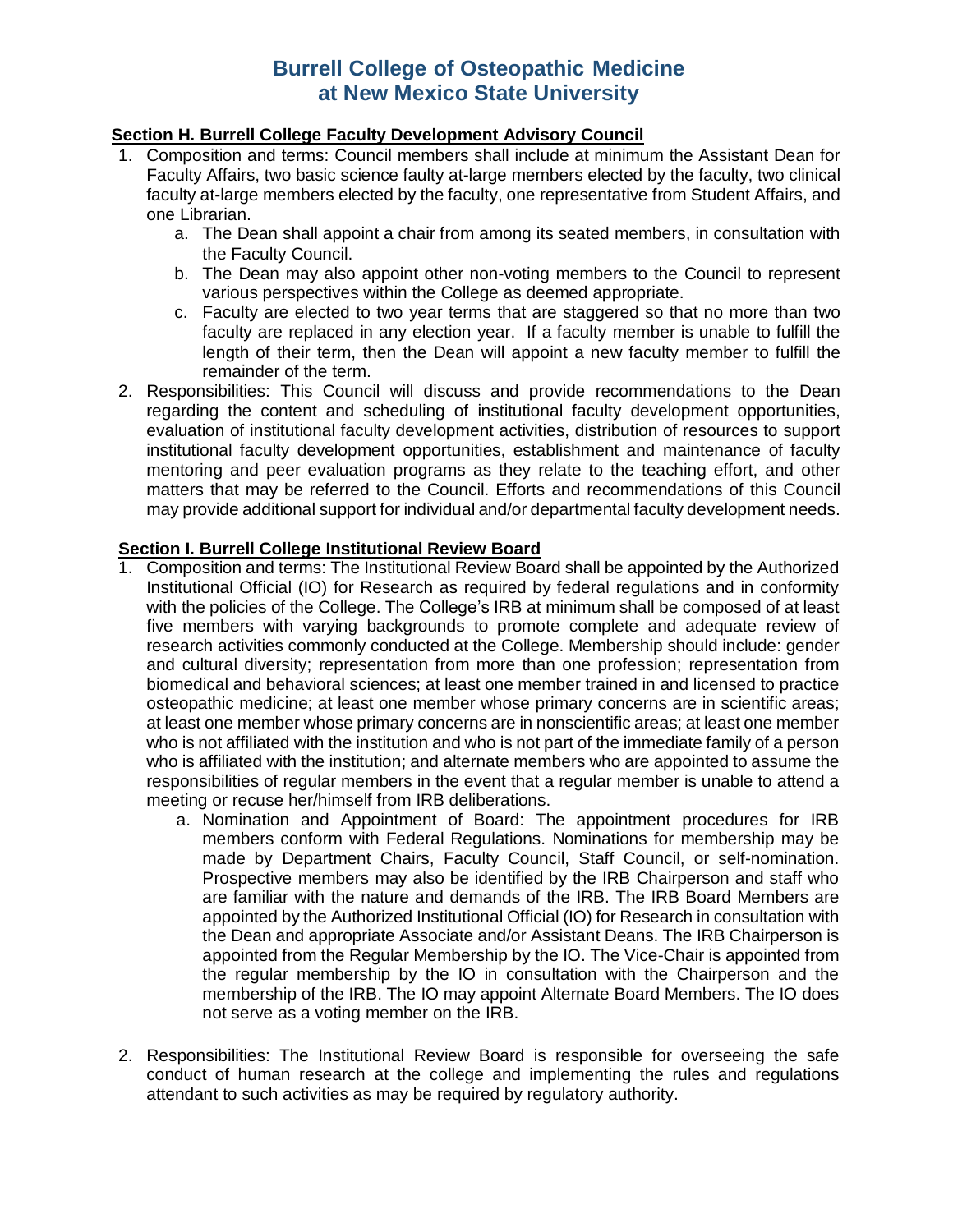#### **Article III: Faculty**

#### **Section A. Appointment Categories and Terms**

1. The Dean or designated official will assign members to an appointment category based upon their anticipated level of participation in the delivery of the College's degree program(s). Faculty appointment categories are separate from employment status.

a. Regular Faculty

Full-time and part-time regular faculty are responsible for the quality of their contributions to the osteopathic medicine program and contribute to the College through a combination of teaching, service, scholarly activities, and clinical practice. Regular Faculty provide a minimum of 0.5 Full Time Equivalent service to the College. Appointments are subject to annual renewal and the policies of the College. Regular faculty will be referred to by their rank.

i. The terms of initial appointments of regular faculty may be modified by mutual agreement between the faculty appointee and the College.

b. Affiliate Faculty

Affiliate faculty assume limited leadership roles in the osteopathic medicine program and contribute to the College through administration, teaching, scholarly activities, and/or service activities. Affiliate Faculty provide a minimum of .2 FTE, but less than .5 FTE and serve in administrative or leadership roles as identified by the Dean (e.g. Regional Assistant Dean, Clerkship Director, Course Director). Appointments are for up to one year and will terminate without notification upon expiration of the stated appointment term. Reappointment for additional terms may be offered to those individuals consistently meeting the goals and objectives of the College. Affiliate faculty may identify their rank in their title and are not required to use the term "Affiliate".

c. Adjunct Faculty

Adjunct faculty are individuals who provide limited service that constitutes less than 0.5 Full Time Equivalents in aggregate. Adjunct faculty participate in teaching, scholarly activities, and/or service activities that contribute to the College. Adjunct appointments are for up to three (3) years, and will terminate without notification at the end of the contracted appointment term. Reappointment for additional terms may be offered prior to expiration. Adjunct faculty will use the term "Adjunct" in their title preceding their rank.

i. Faculty providing clinical experiences for students and residents in Burrell affiliated programs and not otherwise qualifying for Regular or Affiliate appointment will be considered Adjunct and are required to use the term "Clinical" or "Adjunct" in their title preceding their rank.

### **Section B. Faculty Rank**

- 1. Faculty will be assigned an academic rank at the time of their initial appointment. Consideration will be given to experience in higher education, medical education, research and scholarly activity and clinical service. Rank will be determined by the Dean of the College upon the recommendation of the College's Faculty Appointment and Promotion Committee. The College recognizes the following academic ranks: Professor, Associate Professor, Assistant Professor, Instructor.
- 2. Faculty may petition the College for a promotion in rank upon any renewal of their appointment. Such petitions must follow the published procedures of the Faculty Appointment and Promotion Committee in order to be considered. Approval of promotion requests shall be at the discretion of the Dean of the College upon review of the promotion material that the